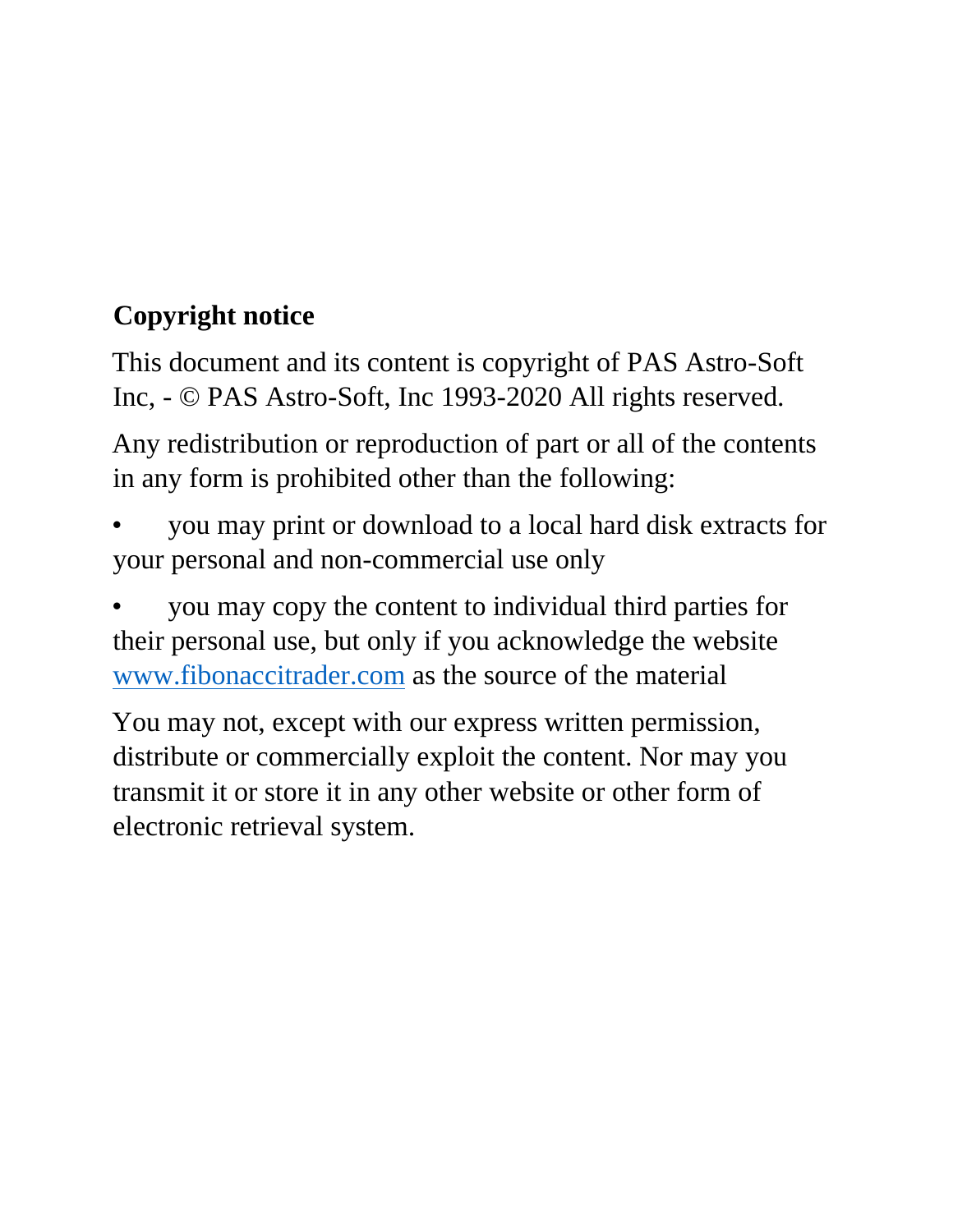

## SETTING TARGETS & STOPS FOR YOUR TRADING PLAN



This issue, number 8, and the next issue, num-

ber 9, should be of real help to those traders using the Fibonacci Trader program to construct their own trading plans.

There is much more to developing a trading plan than just setting down some rules and parameters, clicking a computer key to check the results, and you are ready to go!

If it was as easy as that we would all be millionaires. The concepts shown in these two issues should help reality sink in, and you will learn how to adjust your trading plan accordingly. It will be more work, but you should see valuable results.

psychology of trading, and if I have anything available that may help with discipline, etc? The "Mental Harmonic Audio Tapes for Relaxed Trading" that Jack Schwager described in his book New Market Wizards are still available for \$99 plus \$5 S&H. There are two tapes, the first one teaches you how to relax, and the second tape tells your subconscious mind that you "deserve you winnings" and helps you focus on your trading plans.

If this is of interest you can call 512 443-5751. By the way, these tapes are not the "Holy Grail" nor will they replace a valid trading plan. But the tapes will certainly help to set a positive mental attitude towards your trading. We'll continue this discussion in the next issue.

## **LETTERS**

Some letters have come in asking about the

I wish you excellent trading, Robert Krausz, MH, BCHE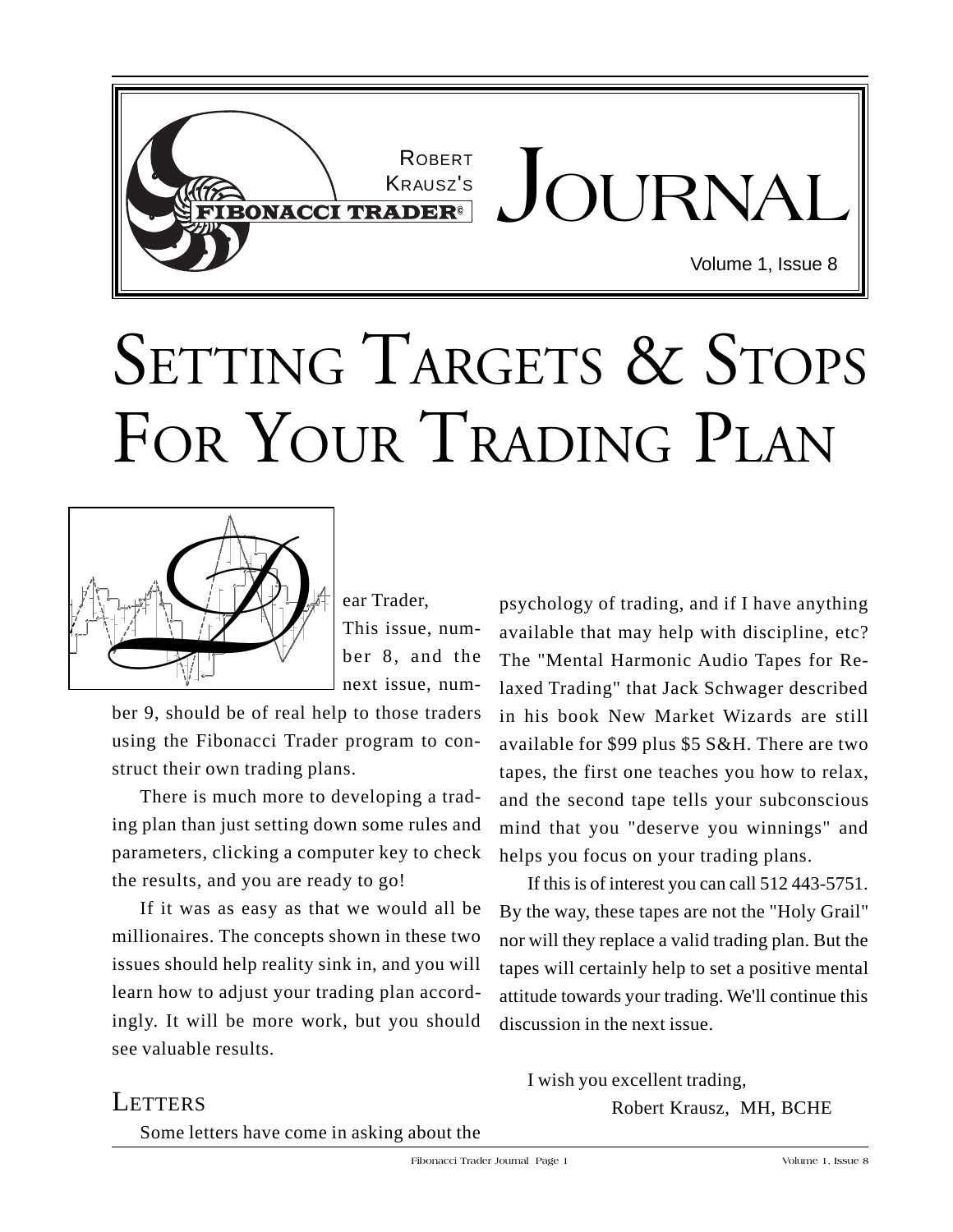very trading system is built using set rules that are based on some implicit expectation of the market's movement. For example, if you are using a trend following system, such as a simple moving average crossover, your system will capture profits from the markets if the markets trend. That is too say, if the price direction either rises or falls at a persistent rate then the system will realize a profit. SETTING TARGETS & STOPS FOR YOUR TRADING PLAN

On the other hand, a sideways trending market will cross back and forth over the moving average and the system will produce a series of losing trades.

While the above comment may not seem particularly profound, the key point is that any mechanical system is a template because of the fixed rules, and if that template matches well with the rhythm of the market then profits are realized, but if the template of the system does not fit the rhythm of the market then the system will produce losses.

But does this have to be a totally black and white situation? No. Through detailed analysis of the individual trades of a system you will see that there is a mix of trades, some profitable and some losses. Looking closer, some trades are profitable immediately, while some trades will be at a loss, then recover, and the system exits at a profit.

Then unfortunately, some trades are profitable for a period of time only and turn into losses, and finally, some trades are a loss from entry.

What can we do with this information? The

best way that I have found to improve our trading method is to analyze the results using a measurement called Maximum Favorable Excursion (MFE) and Maximum Adverse Excursion (MAE).

John Sweeney, Technical Editor of Technical Analysis of Stocks & Commodities magazine, described this analysis in his book *Campaign Trading: Tactics and Strategies to Exploit the Markets*, published by John Wiley & Sons.

A number of topics are covered, but the foundation of the book is his MFE and MAE analysis. MFE is the maximum profit level attained while in a trade, whether the final outcome was a profit or a loss. MAE is the opposite measurement; what level of loss occurred for each trade, whether profitable or a loss?

To understand this concept let's look at some simple examples of this analysis using a

Most new traders gravitate to the shorter time frames because there is the appearance that risk can be controlled in a tighter fashion. *F F*

simple trend following system we will build in The Fibonacci Trader.

We'll walk through an example of a buy signal on a 10-minute/50-minute/Daily plan of the June T-bond contract using a system that has only one rule: Buy on a "flip" of the Dynamic Trio Next;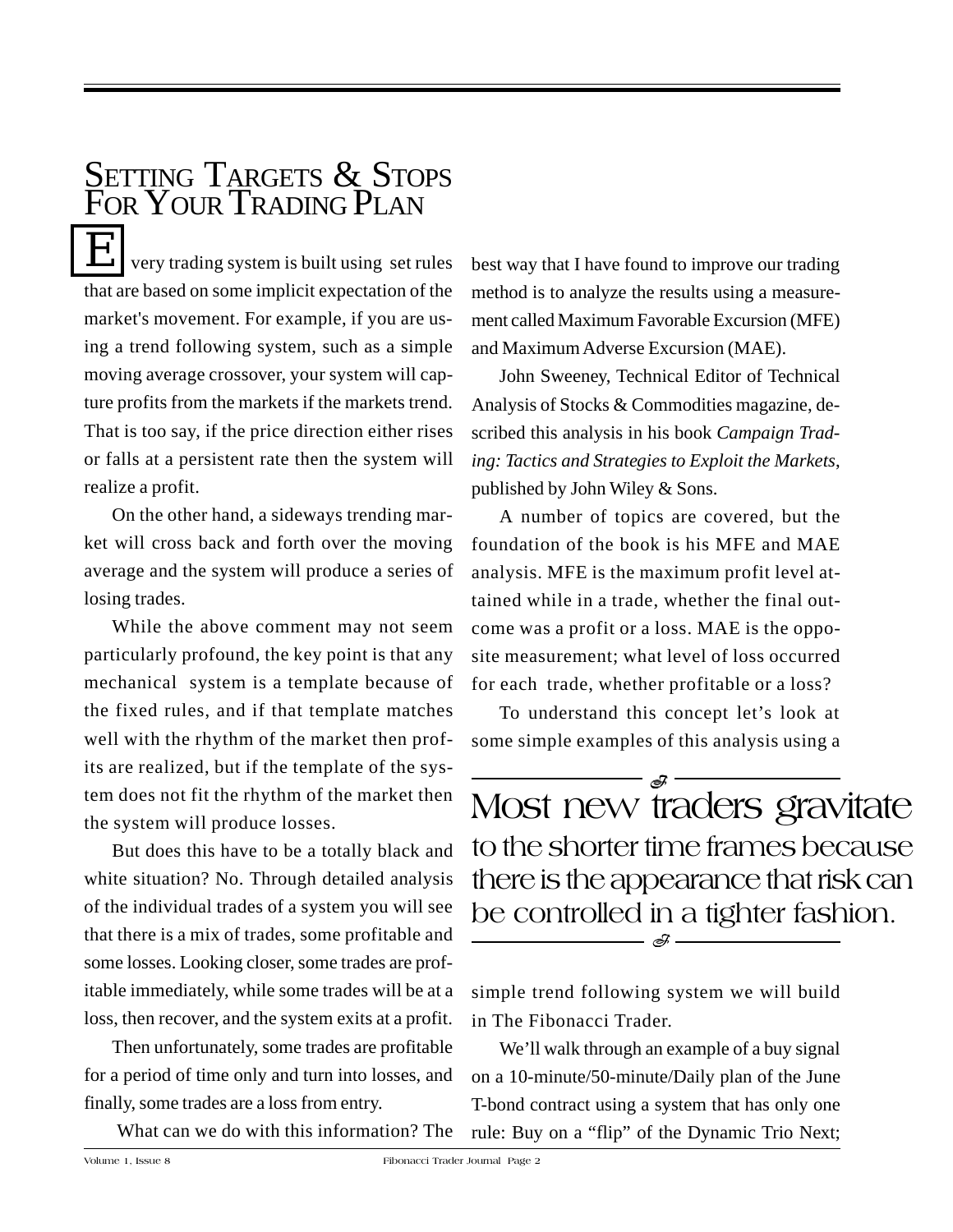

**Figure 1:** June 99 T-bonds 10/50/Daily Plan. Here the Dynamic Trio Next is used as our entry and exit indicator. The MFE was 29 ticks (A-B), the MAE was zero ticks and the profit was 14 ticks (A-C).

Sell on a "flip" of the Dynamic Trio Next.

Why use the Next time frame for signals? The shorter the time frame you use for observation the more noise in the price movement about the tradeable trends.

Most new traders gravitate to shorter time frames because there is the appearance that risk can be controlled in a tighter fashion, but more often than not more losing trades are generated with the shorter time frames making execution of a trading plan more psychologically difficult by trading very frequently the cost of slippage can mount up very fast. We'll be talk more about trading psychology at the end of this Journal.

Looking at Figure 1 you can see that on Bar

A the market closed above the Dynamic Trio Next, which is the close of the 50-minute bar and therefore flips, signaling a long position at 120-28. The market rallied into the close with a nice kick off to this trade. The next day the market trended higher reaching 121-25 (Bar B) and then closing for the session just off the high at 121-24.

After the strong close the market opened lower the following day and at the close of the Next time frame (the 50-minute bar) the Dynamic Trio Next flips and the trade is exited at 121-10 (Bar C).

In this example the trade realized a profit of 14 ticks (excluding commission and slippage, something we will not ignore later), a Maximum Favorable Excursion (MFE) of 29 ticks (Bar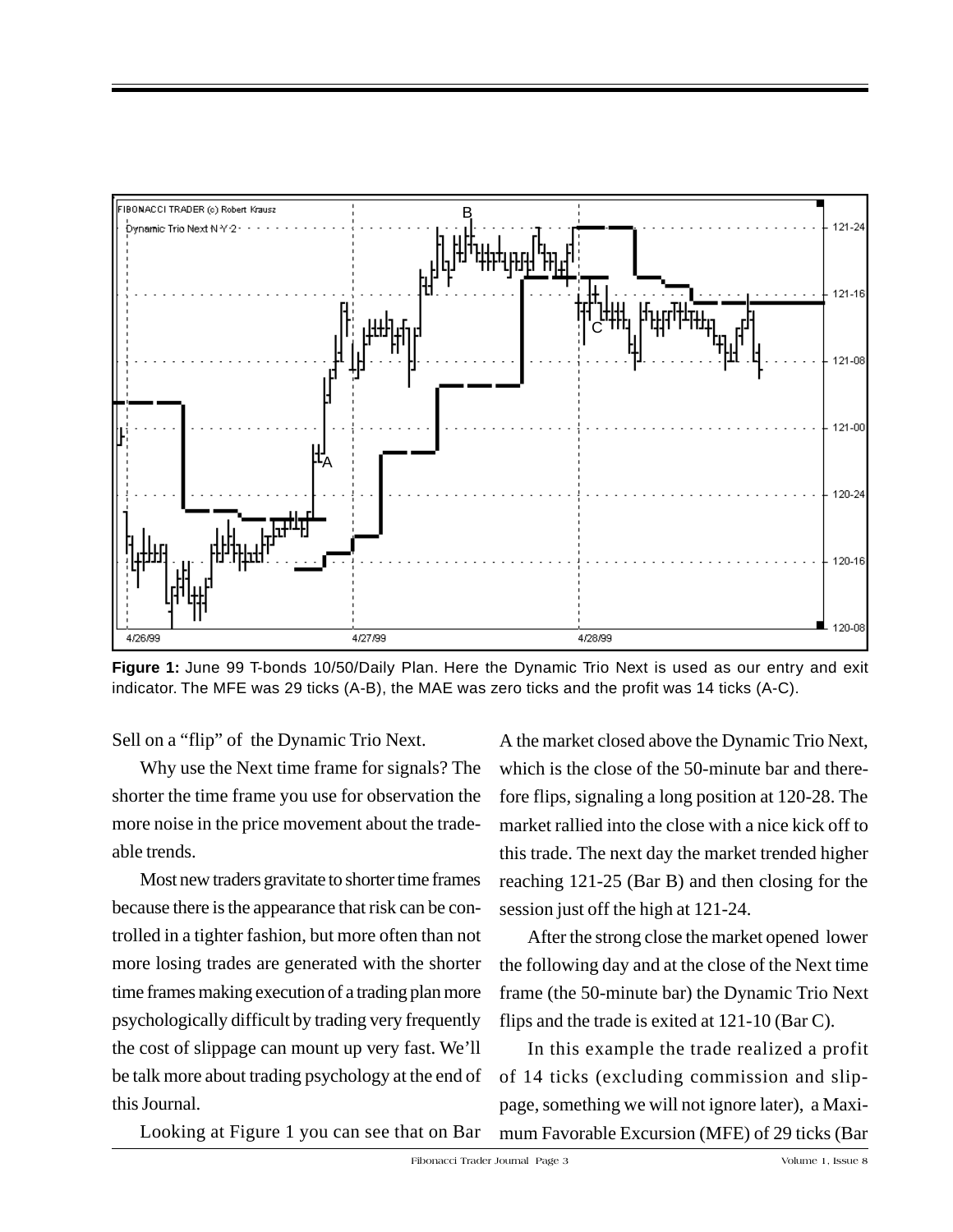

**Figure 2:** June 99 T-bonds 10/50/Daily Plan. Here the MFE was 38 ticks (A-C), the MAE was -9 ticks (A-B) and the profit was 18 ticks (A-D).

A to Bar B), and a Maximum Adverse Excursion (MAE) of zero ticks. This was a fairly nice trade because the trade was profitable did not experience any temporary drawdown.

Moving onto Figure 2, we see a sell signal on Bar A at 121-28, then the market edges higher to 122-05 (Bar B), but the market stalls and falls sharply to 120-22 (Bar C) and we are smiling. The market traces out a short term bottom with support at the 120-24 level then gaps up the following day, the Dynamic Trio Next flips, and the trade is exited at a price of 121-10 (Bar D).

This particular trade had a realized profit of 18 ticks, an MFE of 38 ticks, and an MAE of –9 ticks. Now that we understand how to measure MFE and MAE let's take a look at this analysis over a month's worth of trades using a slightly more complicated mechanical system.

This next system highlights a key feature of the Fibonacci Trader that sets it apart from the other technical analysis software. It is the ability to do multiple time frame analysis. We'll take advantage of this feature with our next trading logic. We will still use the 10/50/Daily T-bond plan and the Dynamic Trio Next for our entry and exit signals as in our previous examples, but we will add an additional rule: The Dynamic BP Step High will be our *trend* indicator. That is to say, we will only take a buy signal to go long based on the Dynamic Trio Next if the Dynamic BP Step High is below the prices (the trend is up).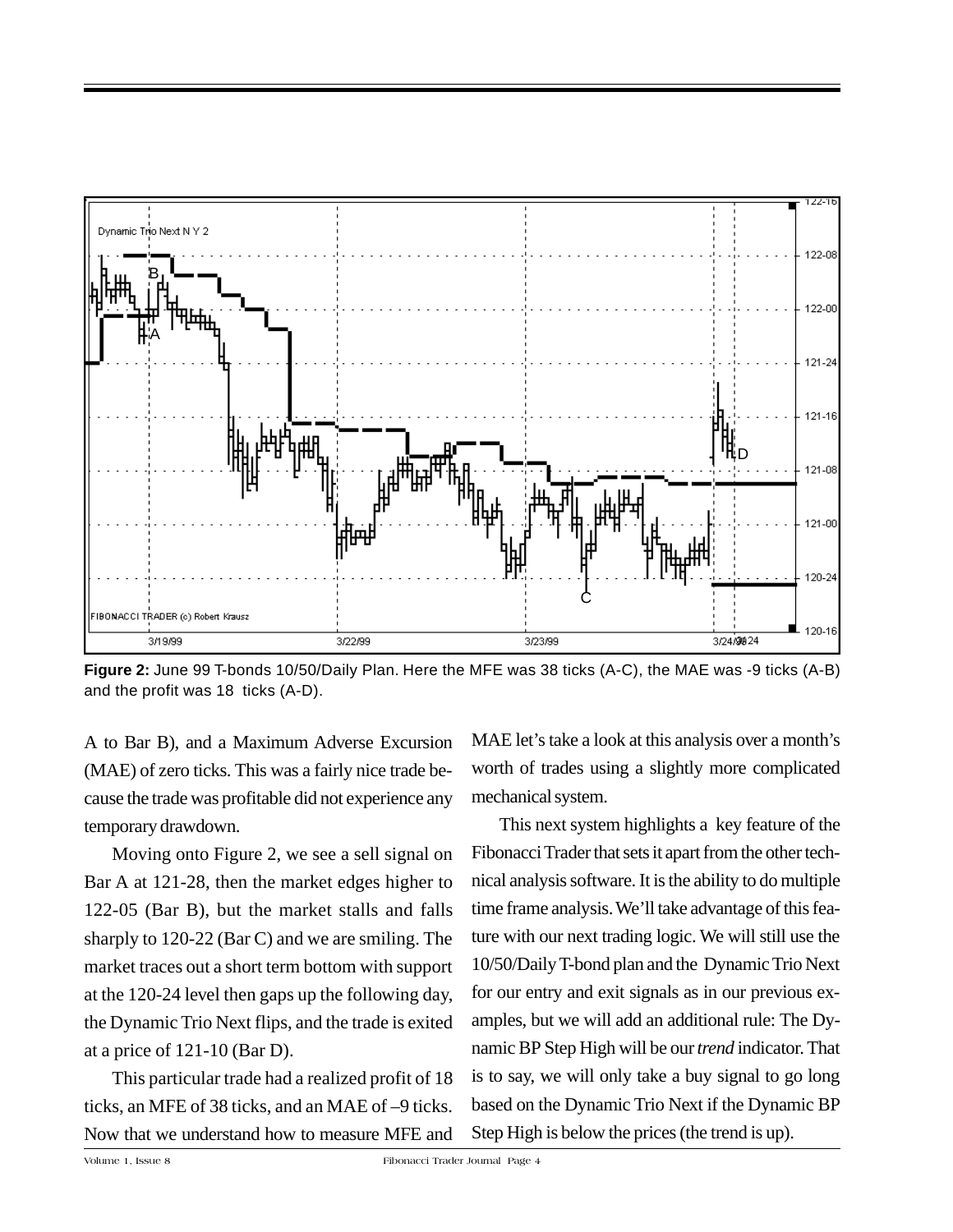Sell short signals based on the Dynamic Trio Next will only be taken if the Dynamic BP Step High is above the prices (the trend is down). Any other signals will be an exit and go flat scenario. Figure 3 shows the rules in the Fibonacci Trader System module.

Notice that the Dynamic BP Step High is set to "use as trend indicator" and requires a two tick close.

Now here's a subtle but important point: Even though our entry and exit signals are based on the close of the 50 minute time frame, because we are using the Dynamic Trio Next, we can have a buy signal on a ten minute bar basis (Figure 4) because the Dynamic Trio Next may have flipped first to the long side, but the mar-



**Figure 3:** Trading System. Set the Dynamic BP Step High to "use as trend Indicator" and close by 2 ticks. The Dynamic Trio Next will signal the trades.



**Figure 4:** June 99 T-bonds 10/50/Daily Plan. Here, we can see the Dynamic BP Step High, and the Dynamic Trio Next. Notice at Bar A the Dynamic Trio Next flips, which is the close of the 50-minute time frame, and the system goes flat. But at Bar B the system goes long because the 10-minute Bar closed above the Dynamic BP Step High.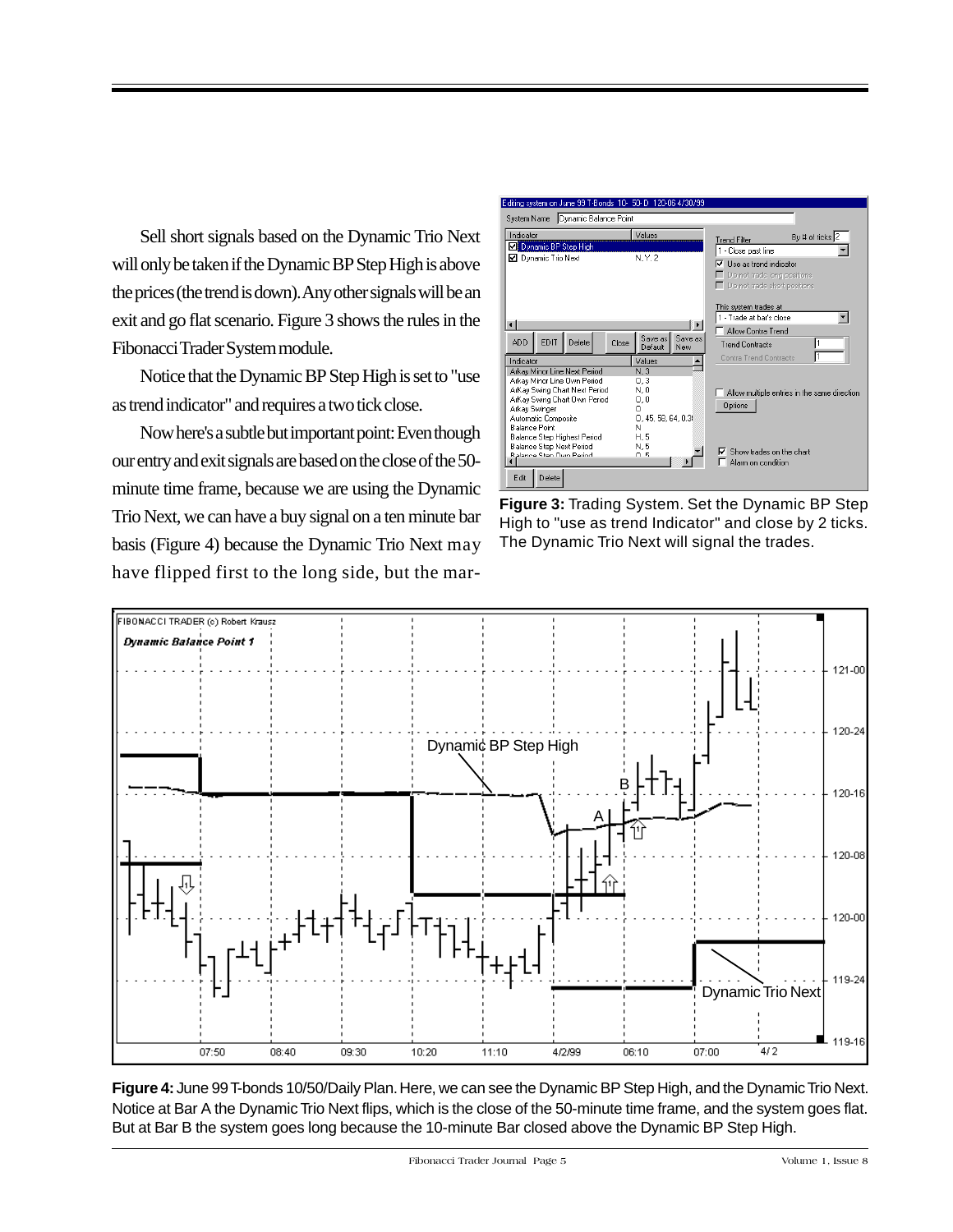ket was below the Dynamic BP Step High, so we can only be flat. But, if the ten minute bar closes now above the Dynamic BP Step High we will go long via our rules. This is a special feature of the Fibonacci Trader many of our indicators are calculated on a Dynamic basis, giving us intraday signals based the higher time frame.

After running the system I copied the results for the month of April by selecting just the April results in the Results window, pressing the key combination "Crtl C", and then I pasted the information into an Excel spreadsheet. I then rearranged the columns to offset buys and sells, and then I visually checked each and every trade for the MFE, MAE, and profit.

You may, at first, think that this sort of detail work is something best done by a computer. I think not. This sort of visual detailed analysis brings you to a full focus understanding of the subtle nuances of the trading system. There is a very valuable psychological benefit to doing this sort of hand work because you will have a better intuitive feel and acceptance of the trading system, an important psychological asset for becoming a successful trader. Figure 5 is the table of this analysis. Let's use this table version of the data and take a more visual look at the results.

April was quite a month for this system. Using a two tic slippage, the system netted out 108 ticks over 9 trades, including the assumption of an exit on the last day of the month. Figure 6 shows a histogram of the closed profits and losses of each individual trade. Five of the nine trades were profitable, with the best just over 60 ticks. The losses ranged from  $-1$  tick to  $-27$  ticks.

Let's take a look at the MFE and MAE for this month of trades. Figure 7 shows that every trade did start off with at the least a six tick profit for a minimum gain and the best trade reached an extreme of 98 ticks.

How might we use this information? One trading philosophy is to include a procedure to take a partial profit at some point in every

| TRADE DATE           |         | <b>TIME</b> | B/S | <b>ENTRY PRICE DATE</b> |         | <b>TIME</b>         | <b>EXIT PRICE</b> | MFE | MAE  | P/L | <b>EQUITY</b> |
|----------------------|---------|-------------|-----|-------------------------|---------|---------------------|-------------------|-----|------|-----|---------------|
|                      | 4/1/99  | 9:40        | -1  | 119-29                  | 4/2/99  | 8:00                | 120-12            |     | -17  | -15 | $-17$         |
| $\overline{2}$       | 4/2/99  | 8:20        |     | 120-17                  | 4/5/99  | 8:30                | 120-28            | 27  | $-4$ | 11  | -8            |
| 3                    | 4/5/99  | 13:50       |     | 121-02                  | 4/9/99  | 13:50               | 122-31            | 98  | 0    | 61  | 51            |
| 4                    | 4/13/99 | 9:20        | -1  | 122-23                  | 4/19/99 | 12:10               | 121-22            | 52  | -4   | 33  | 82            |
| 5                    | 4/20/99 | 8:00        | 1   | 121-31                  | 4/22/99 | 8:00                | 121-30            | 6   | -5   | -1  | 79            |
| 6                    | 4/22/99 | 8:20        | -1  | 121-23                  | 4/26/99 | 13:00               | 120-28            | 47  | $-3$ | 27  | 104           |
| $\overline{7}$       | 4/27/99 | 9:20        | 1   | 121-18                  | 4/28/99 | 8:00                | 121-13            | 7   | -8   | -5  | 97            |
| 8                    | 4/29/99 | 8:00        |     | 122-12                  | 4/30/99 | 8:00                | 121-17            | 7   | -30  | -27 | 68            |
| 9                    | 4/30/99 | 8:10        | -1  | 121-16                  |         | Last Position Value | 120-06            | 44  | -6   | 42  | 108           |
| $Slippage = 2 Ticks$ |         |             |     |                         |         |                     |                   |     |      |     |               |

**Figure 5:** April Results. Here are the results for each trade including the entry date, time, price, exit date, time, price, MFE, MAE, Profit or Loss, and accumulated equity.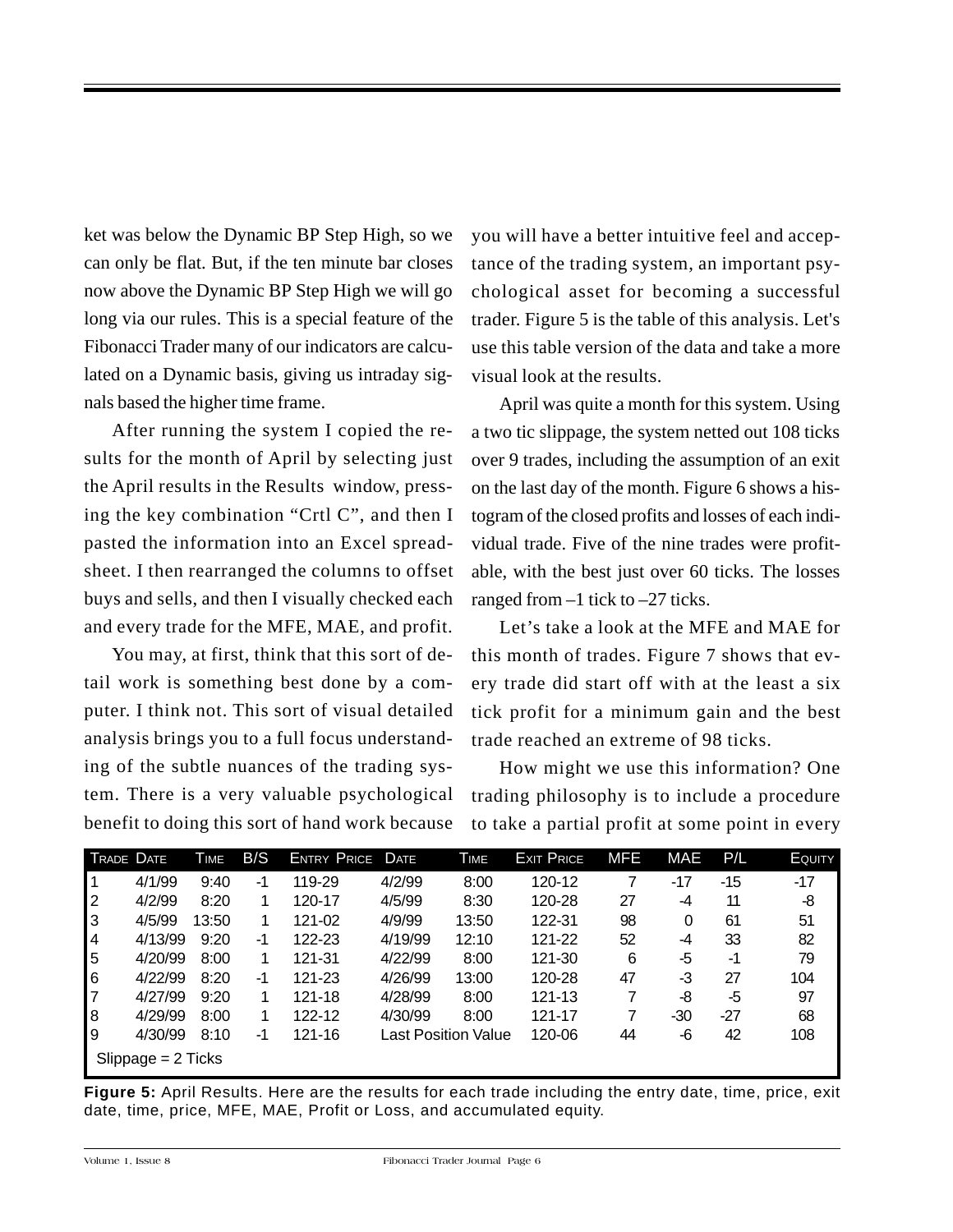trade if the market reaches a preset objective. How might you determine a reasonable objective for a partial profit. It appears here by simply looking at the data one could set an initial target of 20 ticks for one contract, and then hold one more contract for an exit signal.

Profits are fun but what about the potential losses while in the trade? Figure 8 shows the MAE for each trade. Notice that in Figure 8 the MAE for most of the trades was –5 ticks or less, with two trades between –5 and –10, and two large negative movements, one for  $-17$  (Trade 1) and one of  $-30$ (Trade 8). Trade 3 never was at a loss.

If we compare this information with the realized profits and losses shown in Figure 6 we can see that Trade 1 had a closed out loss of 15 ticks and Trade 8's closed loss was 27 ticks.

Figure 9 (next page) is a composite display of this information for each trade, including an equity line for the month of April.

Based on this *limited* review of just one month's trading we could come up with two additional strategies that would reduce our risk while adding a target strategy for boosting our profitably. First, use a two contract position with a 10 tick loss from entry as an initial stop loss. Second, use a target provision of 20 ticks for the first contract, and hold the second contract until an exit signal occurs.

## **CONCLUSION**

What we have discovered here are the template characteristics I described earlier in this



**Figure 6:** Profits and Losses. This histogram shows the individual outcome for each trade by ticks.



**Figure 7:** Maximum Favorable Excursion. Here, each trades maximum profit before exit is shown.



**Figure 8:** Maximum Adverse Excursion. Here is the negative number of ticks for each trade.